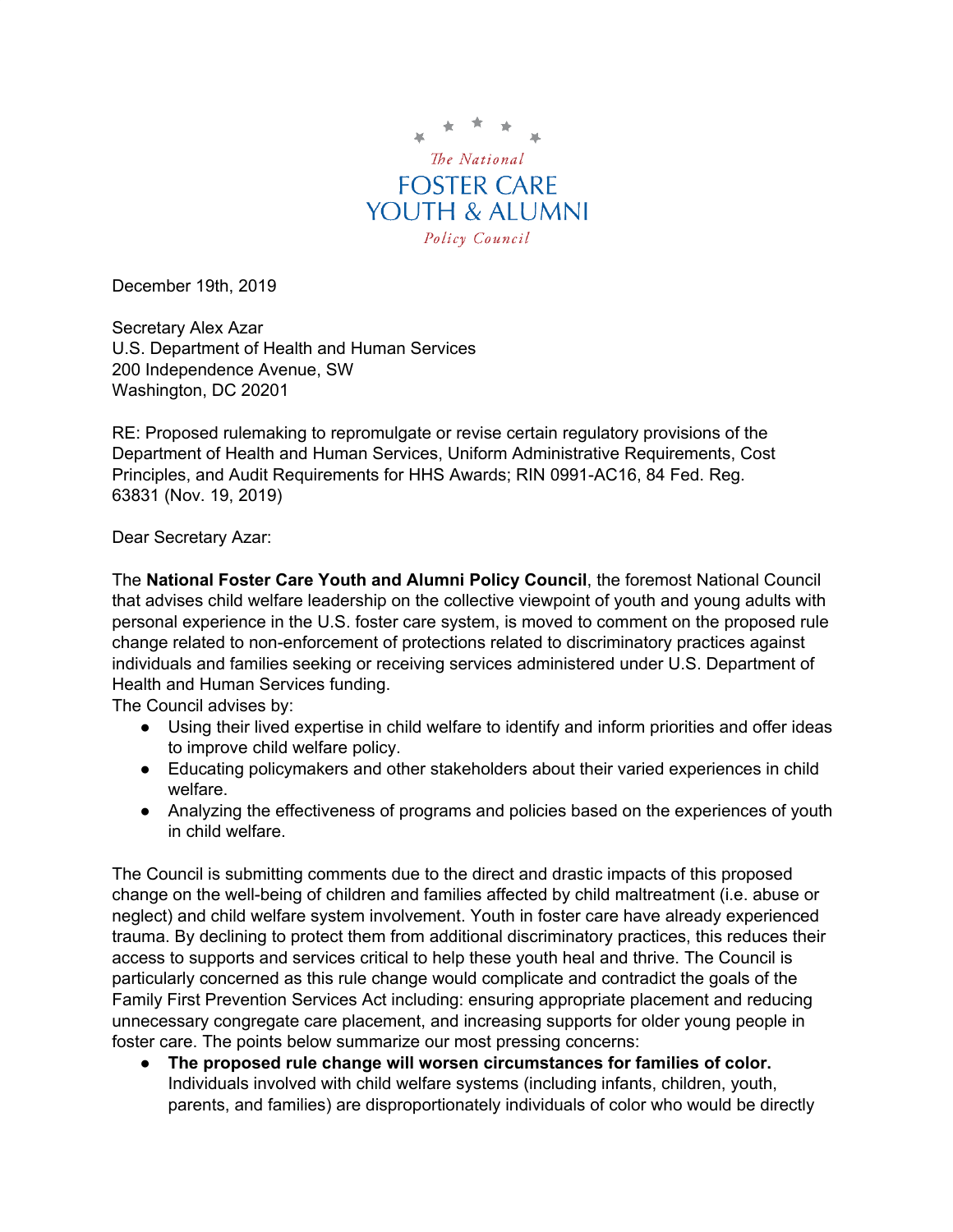impacted by the proposed removal of these protections (e.g., USDHHS, 2019 [AFCARS]).

- **The proposed change will exacerbate risks for sexual- and gender-minority youth** and family members. 1 in 5 youth in foster care identify as LGBTQ+/2S<sup>12</sup> - under the proposed rule change, these youth could be legally denied services, including basic needs (foster placement, medication, healthcare, etc.), without recourse. This would directly contradict past priorities from the Council on improving safety, permanency and well-being for LGBTQ+/2S youth experiencing foster care including:
	- "States should be required to diligently recruit LGBTQ friendly resource families to increase placement options.
	- Don't delay family placement of youth in foster care based on their sexual orientation, gender identity, or gender expression. Allow youth to express their interest in specific placement options w/LGBTQ resource parents."<sup>3</sup>
- The same would be true for families of these youth, as well as families practicing religions viewed as being in conflict with the values of service providing agencies charged with serving as the lifelines for these vulnerable families.

"I was sent to a congregate care setting. Staff at this facility were accepting of who I was and *even encouraged me to be myself. This was definitely a weird feeling for me because I had* been shunned for so many years now that I didn't know what it was like to be myself. It was a *new experience. I no longer had to hide who I was in order to feel safe."*

*- Timothy from Tennessee*

- **The proposed change will introduce barriers that will increase risks for termination of parental rights and youth stuck in foster care.** Families receiving child welfare system interventions are referred for services that would be affected by this proposed rule change, including individual and family counseling, substance use treatment, case management, material assistance, etc.
	- For parents working toward reunification with their children in foster care, additional barriers to accessing mandatory services will result in increased rates of parental rights terminations - a trend that has already been on the rise since the implementation of the 15-month time-limit under the Adoption and Safe Families Act (ASFA; PL 105-89) over two decades ago, by HHS' own count (USDHHS, 2018). Terminations of parental rights result in permanently fractured families, and increased numbers of foster youth - and older foster youth in particular - languishing in foster care until aging out at (or around) age 18.

<sup>1</sup> LGBTQ+2/S refers to lesbian, gay, bisexual, transgender, queer, questioning or two-spirit.

<sup>&</sup>lt;sup>2</sup> See Laura Baams, Bianca D.M. Wilson & Stephen T. Russell, LGBTQ Youth in Unstable Housing and Foster Care, 143(3): e20174211 Pediatrics(2019), available at:

[https://pediatrics.aappublications.org/content/pediatrics/early/2019/02/07/peds.2017-4211.full.pd](https://pediatrics.aappublications.org/content/pediatrics/early/2019/02/07/peds.2017-4211.full.pdf) [f;](https://pediatrics.aappublications.org/content/pediatrics/early/2019/02/07/peds.2017-4211.full.pdf)

Megan Martin, Leann Down, & Rosalynd Erney, Out of the Shadows: Supporting LGBTQ youth in Child Welfare Through Cross-System Collaboration, Center for the Study of Social Policy(2016), available at:<https://cssp.org/resource/out-of-the-shadows/>.

<sup>&</sup>lt;sup>3</sup> Improving Policies and Services in [Congregate](http://nationalpolicycouncil.org/sites/default/files/docs/landingpage/Congregate%20Care%20-%20Improving%20Services%20%281%29.pdf) Care Settings: Our Priorities, April 2016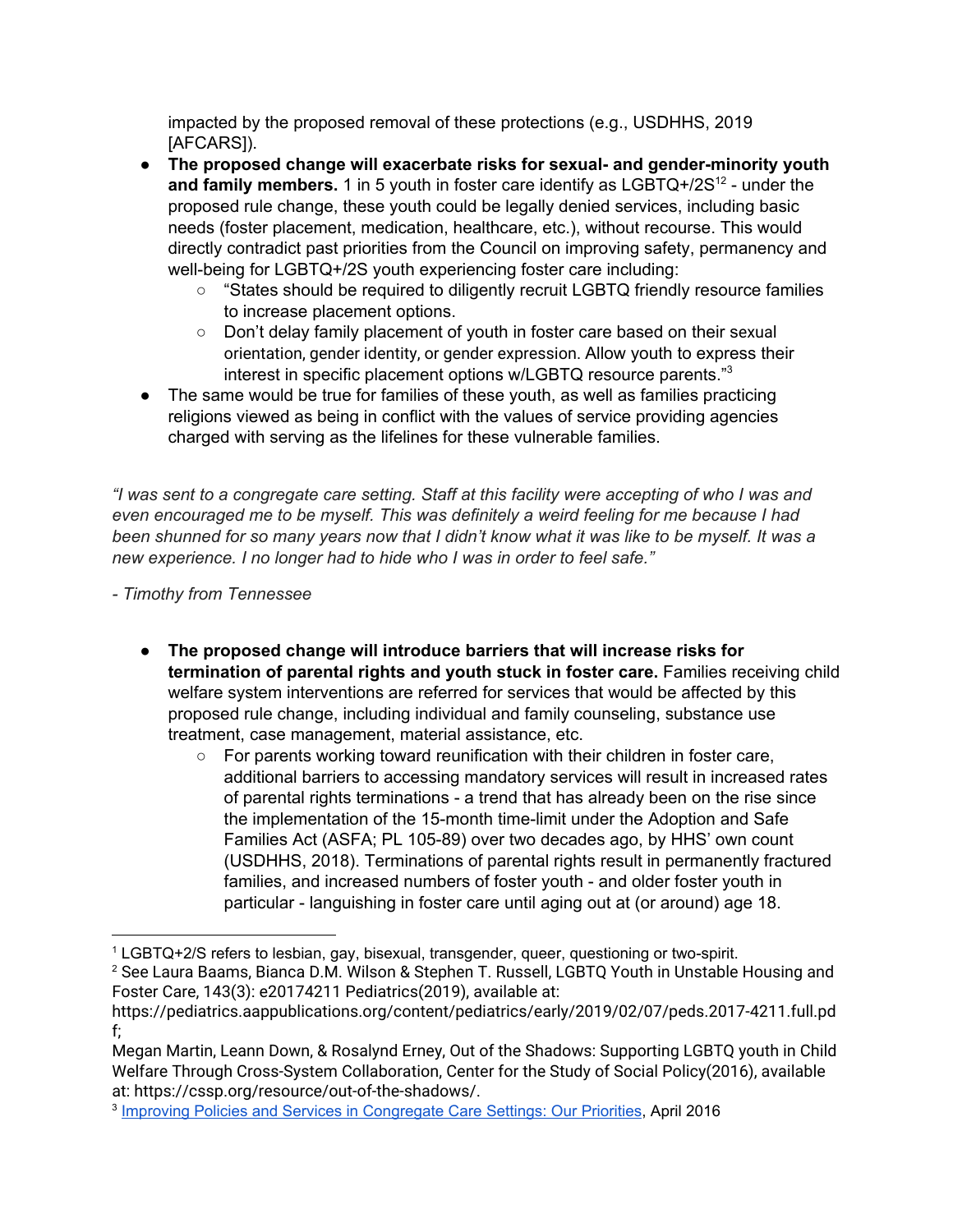- $\circ$  For parents whose parental rights are terminated, any purported access to services halts immediately, often rendering parents in worse condition than when CPS intervention began, with regard to substance use, mental health, physical health, and poverty.
- **This proposed change would limit the abilities of expectant or parenting youth in foster care to safely parent their children.** Allowing providers the ability to refuse to serve youth based on how they choose to identify and live (whether that be their religions, gender, sexual orientation, or gender identity) will make it more difficult for young parents to address mental health needs, overcome addiction, or address environmental challenges that prevent them from safely parenting. It will perpetuate intergenerational involvement in the system and unnecessary removal.
- **● This rule change contradicts the priorities of child welfare reform.** Access to services funded by HHS are crutial in preventing child abuse and neglect. As child welfare reform is prioritizing prevention services under the Family First Prevention Services Act of 2018, allowing providers to refuse to engage families in prevention services based on how they identify will hinder parents' ability to safely parent their children and cause an unnecessary increase of removals and placements into foster or congregate care. HHS guidelines iterates that foster children have the possibility of "placement in a setting" "where their religious customs can be maintained." Allowing service providers the ability to prioritize the personal beliefs of foster parents over the behavioral health, well-being and placement needs of the child not only will contribute to placement instability but also undermines the voices of youth leaders with first-hand experience in foster care, who have worked to identify, create, and recommend policies and practices that protect youth in care from discrimination. Keeping youth voice at the center of improvement efforts and child welfare planning was a part of an Information Memorandum (ACYF-CB-IM-19-03) released by the Children's Bureau in August of 2019.
- Failing to implement the protections could cause a reduction in available foster family homes. Research shows that youth and young adults do better when they are in a family-like setting. Additionally, youth and young adults in foster care should be in placements where their identities are affirmed and supported--having a diverse set of foster families trained to be placement options increases the likelihood of placement stability and forming permanent connections.

If you would like to discuss further, please contact Angel Petite at [policy@fosterclub.com](mailto:policy@fosterclub.com) or 503.717.1552. You can also see additional recommendations from the Council at nationalpolicycouncil.org.

Thank you for the opportunity to offer commentary on the impacts of the proposed rule change for those in (and affected by) foster care and child welfare services. Our comments are based